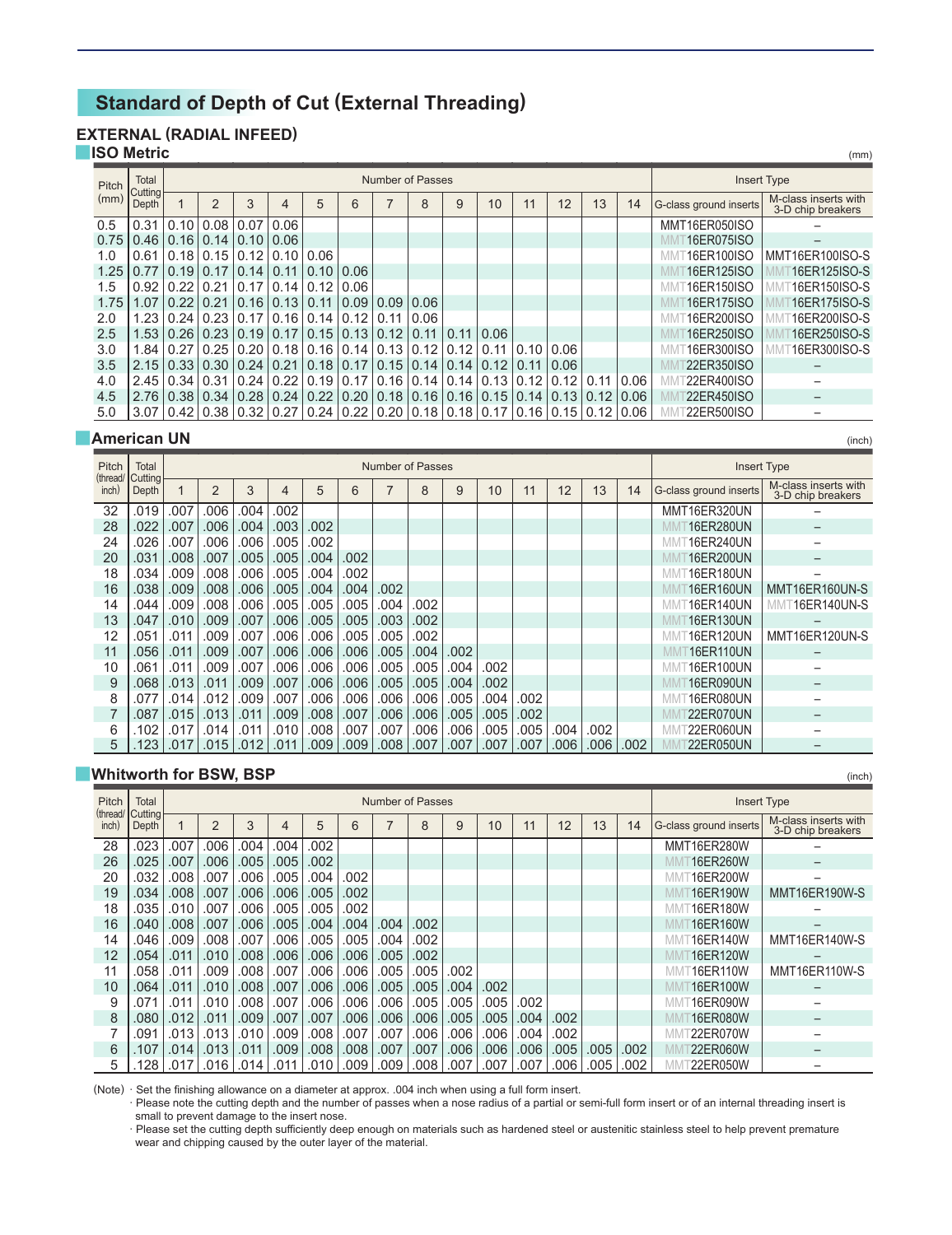## **Standard of Depth of Cut (External Threading)**

## **EXTERNAL (RADIAL INFEED)**

**BSPT** 

| Pitch | Total                        |             |                   |                   |      |      |             | Number of Passes |      |      |  |                                         | Insert Type                               |
|-------|------------------------------|-------------|-------------------|-------------------|------|------|-------------|------------------|------|------|--|-----------------------------------------|-------------------------------------------|
| inch) | (thread/ Cutting  -<br>Depth |             |                   |                   |      |      | 6           |                  | 8    | 9    |  | G-class ground inserts                  | M-class inserts with<br>3-D chip breakers |
| 28    | .023 l                       | .007        | .006              | .004              | .004 | .002 |             |                  |      |      |  | MMT16ER280BSPT                          |                                           |
| 19    | $.034$ $\overline{ }$        | .009        | .007              | .006              | .005 |      | $.005$ .002 |                  |      |      |  | 16ER190BSPT                             | MMT16ER190BSPT-S                          |
| 14    | .046 I                       | .009        | .008 <sup>1</sup> | .007              | .006 | .005 | .005        | .004             | .002 |      |  | $^{\scriptscriptstyle\top}$ 16ER140BSPT | 16ER140BSPT-S                             |
|       |                              | .058   .010 | .009 <sub>1</sub> | .008 <sub>1</sub> | .007 | .006 | .006        | .005             | .005 | .002 |  | 16ER110BSPT                             | 16ER110BSPT-S                             |

#### **Round DIN 405**

| Pitch | Total<br>(thread/ Cutting } |                     |                   |      |                   |                   |           |                    | Number of Passes  |               |      |      |                   |      |      | Insert Type            |
|-------|-----------------------------|---------------------|-------------------|------|-------------------|-------------------|-----------|--------------------|-------------------|---------------|------|------|-------------------|------|------|------------------------|
| inch) | Depth                       |                     |                   |      |                   |                   |           |                    |                   | 9             | 10   |      | 12                | 13   | 14   | G-class ground inserts |
| 10    | .050                        | .009 <sub>1</sub>   | .008 <sub>1</sub> | .008 | .007              | 006.              | .005      | $\vert .005 \vert$ | .002              |               |      |      |                   |      |      | MMT16ER100RD           |
|       |                             | $.063$ $.009$ $ $   | .008 <sub>1</sub> |      | $.008$ $.007$     | .007              | .006 .006 |                    | .005              | $.005$ $.002$ |      |      |                   |      |      | 16ER080RD              |
|       |                             | $.083$ $.010$ $\pm$ | .010              | .009 | .009 <sub>1</sub> | .008 <sub>1</sub> | .007      | .007               | .006              | .006          | .005 | .004 | .002              |      |      | 16ER060RD              |
|       |                             | .125   .013   .013  |                   | .013 | .012              | .011              | .010      | .009               | .009 <sub>1</sub> | .008          | .007 | .007 | .006 <sup>1</sup> | .005 | .002 | 22ER040RD              |

(mm)

(inch)

(inch)

(inch)

## ■ **ISO Trapezoidal 30°**

| Pitch | Total<br>Cutting                                                                                               |  |   |   | Number of Passes |   |    |    |    |    |    | <b>Insert Type</b>     |
|-------|----------------------------------------------------------------------------------------------------------------|--|---|---|------------------|---|----|----|----|----|----|------------------------|
| (mm)  |                                                                                                                |  | 4 | 6 |                  | 9 | 10 | 11 | 12 | 13 | 14 | G-class ground inserts |
|       | $1.5$   0.90   0.23   0.21   0.16   0.13   0.11   0.06                                                         |  |   |   |                  |   |    |    |    |    |    | MMT16ER150TR           |
| 2.0   | $1.25$   0.29   0.26   0.21   0.17   0.14   0.12   0.06                                                        |  |   |   |                  |   |    |    |    |    |    | 16ER200TR              |
|       | $3.0$   1.75   0.32   0.31   0.24   0.19   0.18   0.17   0.15   0.13   0.06                                    |  |   |   |                  |   |    |    |    |    |    | 16ER300TR              |
|       | $4.0$   2.25   0.33   0.32   0.24   0.22   0.21   0.17   0.16   0.15   0.14   0.13   0.12   0.06               |  |   |   |                  |   |    |    |    |    |    | 22ER400TR              |
|       | $5.0$   2.75   0.35   0.32   0.26   0.24   0.22   0.21   0.19   0.19   0.17   0.15   0.14   0.13   0.12   0.06 |  |   |   |                  |   |    |    |    |    |    | 22ER500TR              |

#### **American ACME**

| Pitch | Total<br>(thread/ Cutting- |      |      |      |      |              |      |      | Number of Passes |      |                 |      |      |      |      | <b>Insert Type</b>     |
|-------|----------------------------|------|------|------|------|--------------|------|------|------------------|------|-----------------|------|------|------|------|------------------------|
| inch) | Depth                      |      |      |      | Δ    | $\mathbf{b}$ | 6    |      | 8                |      | 10 <sup>°</sup> | 11   | 12   | 13   | 14   | G-class ground inserts |
| 12    | 047                        | .011 | .009 | .008 | .007 | .006         | .004 | .002 |                  |      |                 |      |      |      |      | MMT16ER120ACME         |
| 10    | .060                       | .011 | .010 | .008 | .007 | .006         | .006 | .005 | .005             | .002 |                 |      |      |      |      | 16ER100ACME            |
|       |                            |      | .010 | .009 | .007 | .006         | .006 | .006 | .005             | .005 | .004            | .002 |      |      |      | 16ER080ACME            |
| 6     | .093                       | .013 | .012 |      | .009 | .008         | .007 | .006 | .006             | .005 | .005            | .004 | .005 | .002 |      | 22ER060ACME            |
|       |                            | .014 |      |      | .010 | .009         | .008 | .007 | .007             | .006 | .006            | .006 | 005  | 005  | .002 | 22ER050ACME            |

| <b>UNJ</b> |                           |      |      |      |      |      |      |      |                  |      |      |      |  |  | (inch)                 |
|------------|---------------------------|------|------|------|------|------|------|------|------------------|------|------|------|--|--|------------------------|
| Pitch      | Total<br>(thread/ Cutting |      |      |      |      |      |      |      | Number of Passes |      |      |      |  |  | <b>Insert Type</b>     |
| inch)      | Depth                     |      | 2    | 3    | 4    | 5    | 6    |      | 8                | 9    | 10   | 11   |  |  | G-class ground inserts |
| 32         | .018                      | .006 | .006 | .004 | .002 |      |      |      |                  |      |      |      |  |  | MMT16ER320UNJ          |
| 28         | .020                      | .006 | .005 | .004 | .003 | .002 |      |      |                  |      |      |      |  |  | <b>T16ER280UNJ</b>     |
| 24         | .024                      | .007 | .006 | .006 | .003 | .002 |      |      |                  |      |      |      |  |  | 16ER240UNJ             |
| 20         | .029                      | .007 | .006 | .005 | .005 | .004 | .002 |      |                  |      |      |      |  |  | [16ER200UNJ            |
| 18         | .032                      | .009 | .007 | .006 | .004 | .004 | .002 |      |                  |      |      |      |  |  | 16ER180UNJ             |
| 16         | .036                      | .010 | .008 | .006 | .005 | .004 | .003 |      |                  |      |      |      |  |  | 16ER160UNJ             |
| 14         | .041                      | .010 | .009 | .007 | .005 | .004 | .004 | .002 |                  |      |      |      |  |  | 16ER140UNJ             |
| 12         | .048                      | .011 | .011 | .008 | .007 | .005 | .004 | .002 |                  |      |      |      |  |  | 16ER120UNJ             |
| 10         | .058                      | .012 | .011 | .008 | .006 | .005 | .005 | .005 | .004             | .002 |      |      |  |  | 16ER100UNJ             |
| 8          | .072                      | .012 | .012 | .009 | .007 | .006 | .006 | .005 | .005             | .004 | .004 | .002 |  |  | 16ER080UNJ             |

|       |                           |     | <b>API Buttress Casing</b> |      |      |      |      |      |                  |      |      |      |  |  | (inch)                 |
|-------|---------------------------|-----|----------------------------|------|------|------|------|------|------------------|------|------|------|--|--|------------------------|
| Pitch | Total<br>(thread/ Cutting |     |                            |      |      |      |      |      | Number of Passes |      |      |      |  |  | Insert Type            |
| inch) | Depth                     |     |                            |      |      |      | 6    |      |                  |      | 10   |      |  |  | G-class ground inserts |
| h     | .06 <sup>4</sup>          | 010 | .009                       | .007 | .006 | .005 | .005 | .005 | .004             | .004 | .004 | .002 |  |  | MMT22ER050APBU         |

(Note) · Set the finishing allowance on a diameter at approx. .004 inch when using a full form insert.

· Please note the cutting depth and the number of passes when a nose radius of a partial or semi-full form insert or of an internal threading insert is small to prevent damage to the insert nose.

· Please set the cutting depth sufficiently deep enough on materials such as hardened steel or austenitic stainless steel to help prevent premature wear and chipping caused by the outer layer of the material.